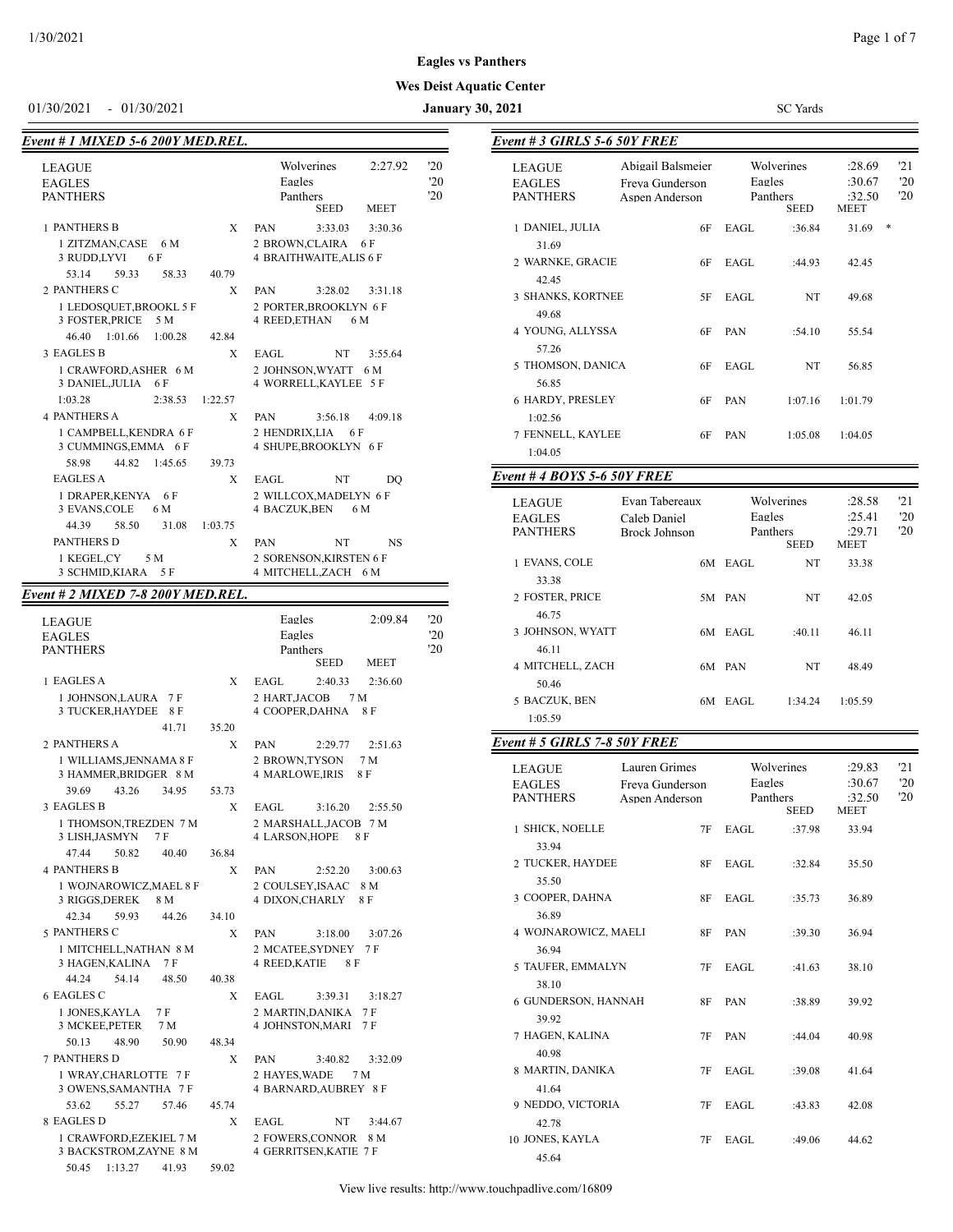#### **Eagles vs Pan**

#### $1/30/2021$  Page 2 of 7

#### **Wes Deist Aquat**

| 01/30/2021<br>$-01/30/2021$ |    |      | <b>January 30, 2021</b> |       |                                                                                  |                               |  |
|-----------------------------|----|------|-------------------------|-------|----------------------------------------------------------------------------------|-------------------------------|--|
| 11 WRAY, CHARLOTTE          | 7F | PAN  | :47.48                  | 46.71 |                                                                                  | <b>SEED</b>                   |  |
| 46.71                       |    |      |                         |       | 1 REINKE, BEN<br>6M EAGL                                                         | NT                            |  |
| 12 MOFFAT, MAGGIE           | 8F | PAN  | :49.40                  | 47.26 | 1:12.85<br>1:03.44                                                               |                               |  |
| 48.10                       |    |      |                         |       | 2 HATHAWAY, RYKER<br>5M EAGL                                                     | NT                            |  |
| 13 MILLER, MCKINLEE         | 7F | EAGL | :55.75                  | 48.78 | 1:14.12<br>1:08.74                                                               |                               |  |
| 48.78<br>14 MARLOWE, IRIS   | 8F | PAN  | :58.81                  | 56.96 | Event # 9 GIRLS 7-8 100Y I.M.                                                    |                               |  |
| 56.96                       |    |      |                         |       | <b>Kinley Friess</b><br><b>LEAGUE</b><br>P A C I P C<br>$\Gamma$ $\cap$ $\Gamma$ | Wolverines<br>$\Gamma$ aalaa. |  |

#### *Event # 6 BOYS 7-8 50Y FREE*

| <b>LEAGUE</b><br><b>EAGLES</b><br><b>PANTHERS</b> | Caleb Daniel<br>Caleb Daniel<br>Brock Johnson |         | Eagles<br>Eagles<br>Panthers<br><b>SEED</b> | :25.41<br>:25.41<br>:29.71<br><b>MEET</b> | '20<br>'20<br>'20 |
|---------------------------------------------------|-----------------------------------------------|---------|---------------------------------------------|-------------------------------------------|-------------------|
| 1 HAMMER, BRIDGER                                 |                                               | 8M PAN  | :45.15                                      | 31.38                                     |                   |
| 31.38<br>2 BROWN, TYSON                           |                                               | 7M PAN  | :32.83                                      | 31.66                                     |                   |
| 31.66<br>3 HART, JACOB                            |                                               | 7M EAGL | :38.11                                      | 32.91                                     |                   |
| 32.91<br><b>4 CRAMER, EDDIE</b><br>35.52          |                                               | 7M EAGL | :39.49                                      | 35.52                                     |                   |
| 5 PRIGGE, HUDSON                                  |                                               | 8M EAGL | :39.93                                      | 36.40                                     |                   |
| 36.40<br><b>6 CLARK, RILEY</b>                    |                                               | 7M PAN  | :40.43                                      | 36.55                                     |                   |
| 36.55<br>7 BIRD, JAMES                            |                                               | 7M PAN  | :49.94                                      | 36.78                                     |                   |
| 36.78<br>8 MCKEE, PETER                           |                                               | 7M EAGL | :45.00                                      | 39.12                                     |                   |
| 39.12<br>9 BACKSTROM, TAYTE                       |                                               | 8M EAGL | NT.                                         | 39.20                                     |                   |
| 39.20<br>10 THOMSON, TREZDEN                      |                                               | 7M EAGL | 1:07.81                                     | 39.42                                     |                   |
| 39.42<br>11 CRAWFORD, EZEKIEL                     |                                               | 7M EAGL | NT                                          | 43.20                                     |                   |
| 12 BOHNEY, CARSON                                 |                                               | 7M PAN  | 1:13.94                                     | 1:05.70                                   |                   |
| 1:05.70                                           |                                               |         |                                             |                                           |                   |

# *Event # 7 GIRLS 5-6 100Y I.M.*

| <b>LEAGUE</b><br><b>EAGLES</b><br><b>PANTHERS</b> | Abigail Balsmeier<br>Freva Gunderson<br>Aspen Anderson | Eagles | Wolverines<br>Panthers<br><b>SEED</b> | 1:12.18<br>1:17.83<br>1:30.40<br><b>MEET</b> | 121<br>'20<br>'20 |
|---------------------------------------------------|--------------------------------------------------------|--------|---------------------------------------|----------------------------------------------|-------------------|
| 1 HENDRIX, LIA                                    | 6F                                                     | PAN    | NT                                    | 1:41.00                                      |                   |
| 50.12<br>50.88                                    |                                                        |        |                                       |                                              |                   |
| 2 DRAPER, KENYA                                   | 6F                                                     | EAGL   | 1:41.12                               | 1:41.49                                      |                   |
| 45.62<br>55.87                                    |                                                        |        |                                       |                                              |                   |
| 3 MARTIN, DELILA                                  | 6F                                                     | EAGL   | NT                                    | 1:43.87                                      |                   |
| 1:01.58<br>47.07                                  |                                                        |        |                                       |                                              |                   |
| 4 WILLCOX, MADELYN                                | 6F                                                     | EAGL   | NT                                    | 1:56.10                                      |                   |
| 1:01.84<br>54.26                                  |                                                        |        |                                       |                                              |                   |
| 5 SHUPE, BROOKLYN                                 | 6F                                                     | PAN    | NT                                    | 1:56.59                                      |                   |
| 58.09<br>58.50                                    |                                                        |        |                                       |                                              |                   |
| <b>6 LEDOSQUET, BROOKLYN</b>                      | 5F                                                     | PAN    | NT                                    | 1:58.64                                      |                   |
| 1:13.36<br>55.83                                  |                                                        |        |                                       |                                              |                   |
| 7 BROWN, CLAIRA                                   | 6F                                                     | PAN    | NT                                    | 2:23.66                                      |                   |
| 1:14.60<br>1:09.06                                |                                                        |        |                                       |                                              |                   |
| Event # 8 BOYS 5-6 100Y I.M.                      |                                                        |        |                                       |                                              |                   |
|                                                   |                                                        |        |                                       |                                              |                   |

| LEAUUE            |
|-------------------|
| <b>EAGLES</b>     |
| <b>DA NITLIED</b> |

LEAGUE Preston McDaniel Wolverines 1:11.97 '20<br>EAGLES Caleb Daniel Eagles 1:02.73 '20 EAGLES Caleb Daniel Eagles 1:02.73 '20<br>
PANTHERS Brock Johnson Panthers 1:19.39 '20 Brock Johnson

| ıthers                                 |                                   |    |          |                 |                 |              |
|----------------------------------------|-----------------------------------|----|----------|-----------------|-----------------|--------------|
| ic Center                              |                                   |    |          |                 |                 |              |
| 2021                                   |                                   |    |          | <b>SC</b> Yards |                 |              |
|                                        |                                   |    |          | <b>SEED</b>     | MEET            |              |
| 1 REINKE, BEN                          |                                   |    | 6M EAGL  | NT              | 2:16.29         |              |
| 1:03.44 1:12.85                        |                                   |    |          |                 |                 |              |
| 2 HATHAWAY, RYKER                      |                                   |    | 5M EAGL  | NT              | 2:19.60         |              |
| $1:08.74$ 1:14.12                      |                                   |    |          |                 |                 |              |
| Event # 9 GIRLS 7-8 100Y I.M.          |                                   |    |          |                 |                 |              |
|                                        | <b>Kinley Friess</b>              |    |          | Wolverines      | 1:13.18         | 20           |
| <b>LEAGUE</b><br><b>EAGLES</b>         |                                   |    | Eagles   |                 | 1:17.83         | '20          |
| <b>PANTHERS</b>                        | Freya Gunderson<br>Aspen Anderson |    |          | Panthers        | 1:30.40         | '20          |
|                                        |                                   |    |          | SEED            | MEET            |              |
| 1 LISH, JASMYN                         |                                   | 7F | EAGL     | 1:41.72         | 1:34.72         |              |
| 40.77<br>53.95                         |                                   |    |          |                 |                 |              |
| 2 BURTON, EMMA                         |                                   | 7F | PAN      | NT              | 1:40.31         |              |
| 48.16<br>52.15                         |                                   |    |          |                 |                 |              |
| 3 CLIFFORD, ADELYNE                    |                                   | 8F | EAGL     | 1:51.60         | 1:45.77         |              |
| 51.82<br>53.95                         |                                   |    |          |                 |                 |              |
| 4 BARTON, EMILY                        |                                   | 7F | EAGL     | 1:59.37         | 1:50.76         |              |
| 54.97                                  |                                   |    |          |                 |                 |              |
| 5 MCATEE, SYDNEY                       |                                   | 7F | PAN      | <b>NT</b>       | 2:00.15         |              |
| 57.82<br>1:16.74                       |                                   |    |          |                 |                 |              |
| 6 MILLER, MCKINLEE                     |                                   | 7F | EAGL     | NT              | 2:00.79         |              |
| 55.80 1:04.99                          |                                   |    |          |                 |                 |              |
| 7 BARNARD, AUBREY                      |                                   | 8F | PAN      | NT              | 2:12.28         |              |
| 1:05.29<br>1:06.99                     |                                   |    |          |                 |                 |              |
| Event # 10 BOYS 7-8 100Y I.M.          |                                   |    |          |                 |                 |              |
|                                        |                                   |    |          |                 |                 |              |
| LEAGUE                                 | Caleb Daniel                      |    | Eagles   |                 | 1:02.73         | 20           |
| <b>EAGLES</b>                          | Caleb Daniel                      |    | Eagles   |                 | 1:02.73         | 20           |
| <b>PANTHERS</b>                        | <b>Brock Johnson</b>              |    | Panthers | SEED            | 1:19.39<br>MEET | '20          |
| 1 FOSTER, DANIEL                       |                                   |    | 7M PAN   | NT              | 1:37.43         |              |
| 45.95<br>51.48                         |                                   |    |          |                 |                 |              |
| 2 BACKSTROM, ZAYNE                     |                                   |    | 8M EAGL  | NT              | 1:43.18         |              |
| 48.92                                  |                                   |    |          |                 |                 |              |
| 3 MARSHALL, JACOB                      |                                   |    | 7M EAGL  | 1:49.04         | 1:44.74         |              |
| 48.45<br>56.29                         |                                   |    |          |                 |                 |              |
| 4 KLEIN, TYLER                         |                                   |    |          |                 |                 |              |
|                                        |                                   |    | 8M PAN   | NT              | 1:48.13         |              |
| 52.84<br>1:19.04<br>5 HAYES, WADE      |                                   |    |          |                 |                 |              |
|                                        |                                   | 7M | PAN      | NT              | 1:49.87         |              |
| 50.33<br>1:01.55<br>6 COULSEY, ISAAC   |                                   |    |          |                 |                 |              |
|                                        |                                   |    | 8M PAN   | NT              | 2:19.50         |              |
| 1:07.76<br>1:11.74<br>7 STARKS, KALLIN |                                   |    |          |                 |                 |              |
|                                        |                                   | 7M | EAGL     | NT              | 2:34.67         |              |
| 1:15.13<br>1:19.54<br>COUCH, ELIAS     |                                   |    | EAGL     |                 |                 |              |
|                                        |                                   | 8M |          | 1:35.89         | DQ              |              |
| 1:20.95                                |                                   |    |          |                 |                 |              |
| Event # 11 GIRLS 5-6 50Y BACK          |                                   |    |          |                 |                 |              |
| LEAGUE                                 | Abigail Balsmeier                 |    |          | Wolverines      | :36.63          | '20          |
| <b>EAGLES</b>                          | Freya Gunderson                   |    | Eagles   |                 | :37.28          | $20^{\circ}$ |
| <b>PANTHERS</b>                        | Jaci Hegsted                      |    |          | Panthers        | :41.58          | $20^{\circ}$ |
|                                        |                                   |    |          | <b>SEED</b>     | MEET            |              |

|                    |    |            | <b>SEED</b> | <b>MEET</b> |     |  |
|--------------------|----|------------|-------------|-------------|-----|--|
| 1 DANIEL, JULIA    | 6F | EAGL       | :37.14      | 34.45       | $*$ |  |
| 34.45              |    |            |             |             |     |  |
| 2 RUDD, LYVI       | 6F | <b>PAN</b> | NT          | 48.32       |     |  |
| 48.32              |    |            |             |             |     |  |
| 3 CAMPBELL, KENDRA | 6F | <b>PAN</b> | NT          | 56.05       |     |  |
| 56.05              |    |            |             |             |     |  |
| 4 FENNELL, KAYLEE  | 6F | <b>PAN</b> | NT          | 58.37       |     |  |
| 58.37              |    |            |             |             |     |  |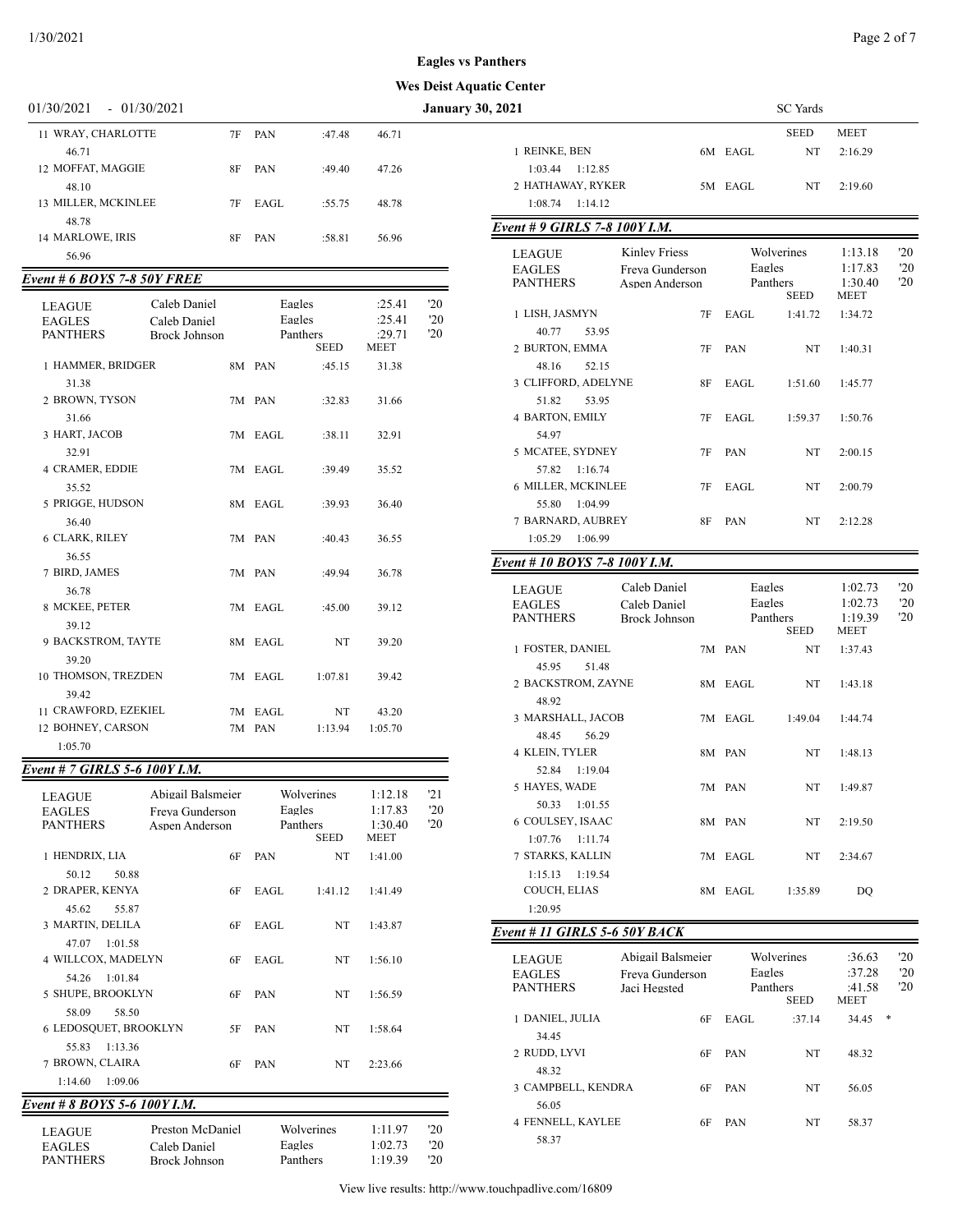# **Eagles vs Panthers**

#### **Wes Deist Aquatic C**

#### 01/30/2021 - 01/30/2021 **January 30,**

| 5 YOUNG, ALLYSSA             | 6F | <b>PAN</b> | NT      | 59.90   |  |
|------------------------------|----|------------|---------|---------|--|
| 1:08.22<br>6 WORRELL, KAYLEE | 5F | EAGL       | 1:13.73 | 1:01.35 |  |
| 1:01.35<br>7 CHAIX, AMBER    | 5F | EAGL       | 1:16.66 | 1:04.84 |  |
| 1:06.90<br>8 SHANKS, KYLEE   | 5F | EAGL       | NT      | 1:09.28 |  |
| 1:09.28<br>9 CUMMINGS, EMMA  | 6F | <b>PAN</b> | NT      | 1:10.00 |  |
| 1:14.08                      |    |            |         |         |  |
|                              |    |            |         |         |  |

# *Event # 12 BOYS 5-6 50Y BACK*

| <b>LEAGUE</b><br><b>EAGLES</b><br><b>PANTHERS</b> | Rangi Grimes<br>Caleb Daniel<br>Brock Johnson |    | Eagles<br>Panthers | Wolverines<br><b>SEED</b> | :33.65<br>:29.16<br>:38.49<br><b>MEET</b> | '21<br>'20<br>'20 |
|---------------------------------------------------|-----------------------------------------------|----|--------------------|---------------------------|-------------------------------------------|-------------------|
| 1 MATHEWSON, ETHAN                                |                                               |    | 5M EAGL            | NT                        | 1:01.30                                   |                   |
| 1:02.14<br>2 BACZUK, BEN<br>1:03.90               |                                               | 6M | EAGL               | NT                        | 1:03.90                                   |                   |
| 3 JOHNSON, LINCOLN                                |                                               | 5M | EAGL               | NT                        | 1:06.45                                   |                   |
| 1:06.45<br>4 KEGEL, CY<br>1:21.97                 |                                               | 5M | PAN                | 1:17.38                   | 1:21.97                                   |                   |

# *Event # 13 GIRLS 7-8 50Y BACK*

| <b>LEAGUE</b><br><b>EAGLES</b><br><b>PANTHERS</b> | <b>Kinley Friess</b><br>Jaci Hegsted | Freva Gunderson |                  | Wolverines<br>Eagles<br>Panthers<br><b>SEED</b> |                  | '20<br>'20<br>'20   |
|---------------------------------------------------|--------------------------------------|-----------------|------------------|-------------------------------------------------|------------------|---------------------|
| 1 JOHNSON, LAURA                                  |                                      | 7F              | EAGL             | :36.60                                          | 37.02            | *                   |
| 37.02                                             |                                      |                 |                  |                                                 |                  |                     |
| 2 SHICK, NOELLE                                   |                                      | 7F              | EAGL             | :39.08                                          | 40.06            | $\ast$              |
| 40.06                                             |                                      |                 |                  |                                                 |                  |                     |
| 3 TAUFER, EMMALYN                                 |                                      | 7F              | EAGL             | :39.30                                          | 43.87            |                     |
| 43.87                                             |                                      |                 |                  |                                                 |                  |                     |
| 4 GUNDERSON, HANNAH<br>50.16                      |                                      | 8F              | PAN              | :52.24                                          | 50.16            |                     |
| 5 NEDDO, VICTORIA                                 |                                      | 7F              | EAGL             | NT                                              | 50.23            |                     |
| 50.23                                             |                                      |                 |                  |                                                 |                  |                     |
| 6 MOFFAT, MAGGIE                                  |                                      | 8F              | PAN              | :58.69                                          | 52.03            |                     |
| 1:00.72                                           |                                      |                 |                  |                                                 |                  |                     |
| 7 CLIFFORD, ADELYNE                               |                                      | 8F              | EAGL             | :55.14                                          | 52.71            |                     |
| 1:05.06                                           |                                      |                 |                  |                                                 |                  |                     |
| 8 JOHNSTON, MARI                                  |                                      | 7F              | EAGL             | 1:14.46                                         | 1:00.66          |                     |
| 1:00.66                                           |                                      |                 |                  |                                                 |                  |                     |
| 9 OWENS, SAMANTHA                                 |                                      | 7F              | PAN              | 1:12.25                                         | 1:01.90          |                     |
| 1:01.90<br>10 MARLOWE, IRIS                       |                                      | <b>8F</b>       | PAN              | NT                                              | 1:04.09          |                     |
| 1:04.09                                           |                                      |                 |                  |                                                 |                  |                     |
| <b>BAILEY, BROOKLYN</b>                           |                                      | 7F              | EAGL             | 1:10.33                                         | DO               |                     |
| 1:01.43                                           |                                      |                 |                  |                                                 |                  |                     |
| Event # 14 BOYS 7-8 50Y BACK                      |                                      |                 |                  |                                                 |                  |                     |
|                                                   |                                      |                 |                  |                                                 |                  |                     |
| <b>LEAGUE</b><br><b>EAGLES</b>                    | Caleb Daniel<br>Caleb Daniel         |                 | Eagles<br>Eagles |                                                 | :29.16<br>:29.16 | '20<br>$20^{\circ}$ |
| <b>PANTHERS</b>                                   | Brock Johnson                        |                 |                  | Panthers                                        | :38.49           | 20                  |
|                                                   |                                      |                 |                  | <b>SEED</b>                                     | <b>MEET</b>      |                     |

| 1 ANDERSON, CHAZ | 7M PAN | 1:03.02 | 43.17 |
|------------------|--------|---------|-------|
|                  |        |         |       |

43.17

| ıc Center                        |      |         |                 |         |  |
|----------------------------------|------|---------|-----------------|---------|--|
| 2021                             |      |         | <b>SC</b> Yards |         |  |
| 2 CRAMER, EDDIE                  |      | 7M EAGL | :54.56          | 47.29   |  |
| 47.29                            |      |         |                 |         |  |
| 3 PRIGGE, HUDSON                 | 8M - | EAGL    | NT              | 48.25   |  |
| 49.15                            |      |         |                 |         |  |
| 4 HAYES, WADE                    |      | 7M PAN  | NT              | 51.97   |  |
| 51.97                            |      |         |                 |         |  |
| 5 BACKSTROM, TAYTE               | 8М   | EAGL    | NT              | 54.48   |  |
| 54.48                            |      |         |                 |         |  |
| 6 FOWERS, CONNOR                 | 8M   | EAGL    | 1:17.95         | 1:03.65 |  |
| 1:03.65                          |      |         |                 |         |  |
| 7 BOHNEY, CARSON                 |      | 7M PAN  | 1:36.85         | 1:23.01 |  |
| 1:23.01                          |      |         |                 |         |  |
| Event # 15 GIRLS 5-6 100Y BREAST |      |         |                 |         |  |
|                                  |      |         |                 |         |  |

| <b>LEAGUE</b><br><b>EAGLES</b><br><b>PANTHERS</b> | Abigail Balsmeier<br>Freva Gunderson<br>Aspen Anderson |    | Eagles     | Wolverines<br>Panthers<br><b>SEED</b> | 1:24.17<br>1:33.03<br>1:32.90<br><b>MEET</b> | '21<br>'20<br>'20 |
|---------------------------------------------------|--------------------------------------------------------|----|------------|---------------------------------------|----------------------------------------------|-------------------|
| 1 DANIEL, JULIA                                   |                                                        | 6F | EAGL       | 1:44.60                               | 1:32.63                                      | *                 |
| 48.37<br>44.26<br>2 BRAITHWAITE, ALISSA           |                                                        | 6F | <b>PAN</b> | NT.                                   | 2:09.07                                      |                   |
| 57.90<br>1:11.17<br>3 THOMSON, DANICA             |                                                        | 6F | EAGL       | NT                                    | 2:15.70                                      |                   |
| 1:03.58<br>1:12.12<br><b>4 SHANKS, KYLEE</b>      |                                                        | 5F | EAGL       | NT                                    | 2:41.31                                      |                   |
| 1:23.70<br>1:19.14<br>5 SHANKS, KORTNEE           |                                                        | 5F | EAGL       | NT                                    | 2:42.16                                      |                   |
| 1:28.41<br>1:13.75<br><b>HARDY, PRESLEY</b>       |                                                        | 6F | <b>PAN</b> | NT                                    | DO                                           |                   |
| 1:45.62<br>1:36.77                                |                                                        |    |            |                                       |                                              |                   |

# *Event # 16 BOYS 5-6 100Y BREAST*

| <b>LEAGUE</b><br><b>EAGLES</b><br><b>PANTHERS</b> | Preston McDaniel<br>Caleb Daniel<br>Adam Roth |      | Wolverines<br>Eagles<br>Panthers | <b>SEED</b> | 1:22.14<br>1:11.75<br>1:28.57<br><b>MEET</b> | '20<br>'20<br>'20 |
|---------------------------------------------------|-----------------------------------------------|------|----------------------------------|-------------|----------------------------------------------|-------------------|
| 1 JOHNSON, WYATT                                  |                                               | 6M - | EAGL                             | <b>NT</b>   | 2:18.95                                      |                   |
| 1:05.54                                           | 1.1341                                        |      |                                  |             |                                              |                   |
| 2 REED, ETHAN                                     |                                               |      | 6M PAN                           | NT          | 2:22.11                                      |                   |
| 1:09.55                                           | 1:12.56                                       |      |                                  |             |                                              |                   |
| 3 REINKE, BEN                                     |                                               | 6M   | EAGL                             | NT          | 2:27.19                                      |                   |
| 1:12.05                                           | 1:21.18                                       |      |                                  |             |                                              |                   |
| <b>CRAWFORD, ASHER</b>                            |                                               | 6M.  | EAGL                             | NT          | DO                                           |                   |
| 1:18.17                                           | 1.32.25                                       |      |                                  |             |                                              |                   |

#### *Event # 17 GIRLS 7-8 100Y BREAST*

| <b>LEAGUE</b><br><b>EAGLES</b>      | Kinley Friess<br>Freva Gunderson | Wolverines<br>Eagles    | 1:24.95<br>1:33.03     | $20^{\circ}$<br>'20 |
|-------------------------------------|----------------------------------|-------------------------|------------------------|---------------------|
| <b>PANTHERS</b>                     | Aspen Anderson                   | Panthers<br><b>SEED</b> | 1:32.90<br><b>MEET</b> | $20^{\circ}$        |
| 1 LARSON, HOPE                      | 8F                               | EAGL<br>1:47.58         | 1:45.35                |                     |
| 49.59<br>55.76<br>2 MARTIN, DANIKA  | 7F                               | EAGL<br>NT              | 1:53.25                |                     |
| 1:05.54<br>54.35                    |                                  |                         |                        |                     |
| 3 BURTON, EMMA                      | 7F                               | PAN<br>1:58.53          | 2:01.64                |                     |
| 1:06.00<br>55.64<br>4 BARTON, EMILY | 7F                               | EAGL<br>2:12.26         | 2:03.23                |                     |
| 1:05.78<br>57.45<br>5 HAGEN, KALINA | 7F                               | <b>PAN</b><br>2:17.97   | 2:10.25                |                     |
| 1:10.95<br>59.30                    |                                  |                         |                        |                     |
| 6 REED, KATIE                       | 8F                               | <b>PAN</b><br>3:02.30   | 2:12.52                |                     |
| 1:08.73<br>1:03.79                  |                                  |                         |                        |                     |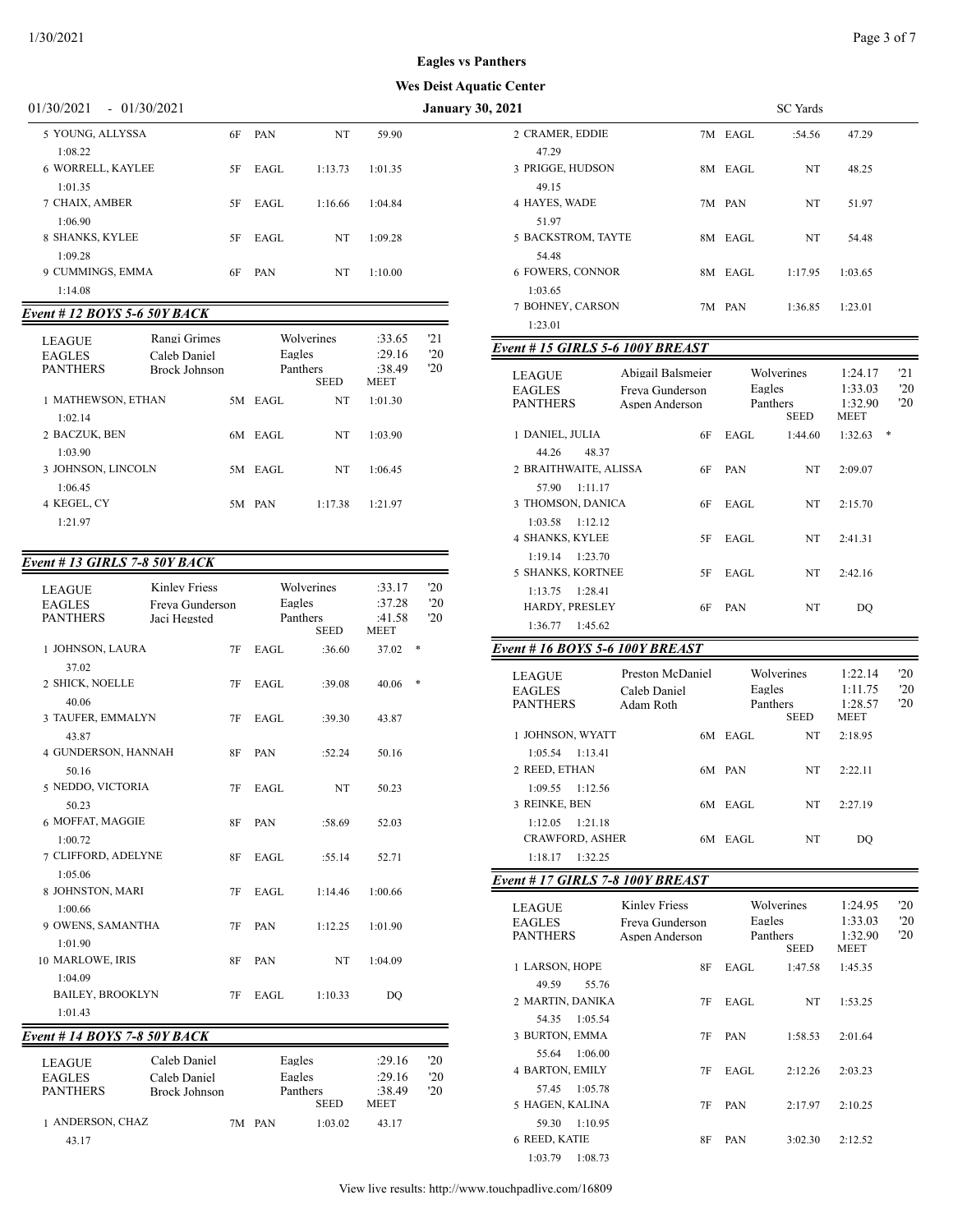# 01/30/2021 - 01/30/2021 **January 30,**

# **Wes Deist Aquatic Center**

| 7 MILLER, MCKINLEE<br>1:05.95<br>1:11.82                                                        | 7F | EAGL    | 2:36.30                                         | 2:17.77                                      |                            |
|-------------------------------------------------------------------------------------------------|----|---------|-------------------------------------------------|----------------------------------------------|----------------------------|
| <b>Event # 18 BOYS 7-8 100Y BREAST</b>                                                          |    |         |                                                 |                                              |                            |
| Jaiden Liddle<br><b>LEAGUE</b><br>Caleb Daniel<br><b>EAGLES</b><br><b>PANTHERS</b><br>Adam Roth |    |         | Wolverines<br>Eagles<br>Panthers<br><b>SEED</b> | 1:12.46<br>1:11.75<br>1:28.57<br><b>MEET</b> | '20<br>'20<br>$20^{\circ}$ |
| 1 HART, JACOB                                                                                   |    | 7M EAGL | 1:44.27                                         | 1:35.57                                      |                            |
| 45.78<br>49.79<br>2 RIGGS, DEREK<br>44.68<br>53.98                                              |    | 8M PAN  | 1:41.04                                         | 1:38.66                                      |                            |
| 3 MITCHELL, NATHAN                                                                              |    | 8M PAN  | NT                                              | 1:51.78                                      |                            |
| 51.82<br>59.96<br><b>4 THOMSON, TREZDEN</b>                                                     |    | 7M EAGL | NT                                              | 2:06.23                                      |                            |
| 1:09.60<br>56.63<br>5 CRAWFORD, EZEKIEL<br>$1:15.67$ 1:25.80                                    |    | 7M EAGL | NT                                              | 2:41.47                                      |                            |
| 6 ROTH, ISAAC                                                                                   |    | 7M PAN  | NT                                              | 3:21.85                                      |                            |
| $1:42.02$ $1:39.83$<br><b>FOSTER, DANIEL</b>                                                    |    | 7M PAN  | NT                                              | DO                                           |                            |
| 52.08<br>49.01<br><b>MCKEE, PETER</b><br>1:01.68                                                |    | 7M EAGL | 2:23.11                                         | DO                                           |                            |
| 57.39                                                                                           |    |         |                                                 |                                              |                            |

#### *Event # 19 GIRLS 5-6 100Y FREE*

| <b>LEAGUE</b><br><b>EAGLES</b><br><b>PANTHERS</b> | Abigail Balsmeier<br>Freva Gunderson<br>Aspen Anderson | Eagles     | Wolverines<br>Panthers<br><b>SEED</b> | 1:09.92<br>1:11.54<br>1:18.68<br><b>MEET</b> | '20<br>'20<br>'20 |
|---------------------------------------------------|--------------------------------------------------------|------------|---------------------------------------|----------------------------------------------|-------------------|
| 1 MARTIN, DELILA                                  | 6F                                                     | EAGL       | NT.                                   | 1:33.62                                      |                   |
| 41.19<br>52.43                                    |                                                        |            |                                       |                                              |                   |
| 2 DRAPER, KENYA                                   | 6F                                                     | EAGL       | NT.                                   | 1:36.98                                      |                   |
| 43.66<br>53.32                                    |                                                        |            |                                       |                                              |                   |
| 3 LEDOSQUET, BROOKLYN                             | 5F                                                     | <b>PAN</b> | NT                                    | 1:37.19                                      |                   |
| 46.07<br>51.12                                    |                                                        |            |                                       |                                              |                   |
| 4 HENDRIX, LIA                                    | 6F                                                     | PAN        | 1:42.23                               | 1:37.92                                      |                   |
| 46.23<br>51.69                                    |                                                        |            |                                       |                                              |                   |
| 5 SHUPE, BROOKLYN                                 | 6F                                                     | <b>PAN</b> | 1:33.48                               | 1:43.31                                      |                   |
| 49.54<br>53.77                                    |                                                        |            |                                       |                                              |                   |
| 6 CAMPBELL, KENDRA                                | 6F                                                     | <b>PAN</b> | NT 1                                  | 1:45.05                                      |                   |
| 47.48<br>59.09                                    |                                                        |            |                                       |                                              |                   |
| 7 RUDD, LYVI                                      | 6F                                                     | PAN        | NT                                    | 1:46.90                                      |                   |
| 48.50<br>59.37<br>8 BRAITHWAITE, ALISSA           | 6F                                                     | PAN        | NT                                    | 1:53.46                                      |                   |
| 1:06.60<br>48.60                                  |                                                        |            |                                       |                                              |                   |
| 9 CHAIX, AMBER                                    | 5F                                                     | EAGL       | NT                                    | 2:09.03                                      |                   |
| 1:12.10<br>58.95                                  |                                                        |            |                                       |                                              |                   |
| 10 CUMMINGS, EMMA                                 | 6F                                                     | PAN        | NT                                    | 2:52.70                                      |                   |
| 1:17.33<br>1:38.67                                |                                                        |            |                                       |                                              |                   |

# *Event # 20 BOYS 5-6 100Y FREE*

| <b>LEAGUE</b><br><b>EAGLES</b><br><b>PANTHERS</b> | Preston McDaniel<br>Caleb Daniel<br>Gavin Smith |    | Eagles<br>Panthers | Wolverines<br><b>SEED</b> | 1:01.55<br>:55.22<br>1:08.35<br><b>MEET</b> | '20<br>'20<br>'20 |
|---------------------------------------------------|-------------------------------------------------|----|--------------------|---------------------------|---------------------------------------------|-------------------|
| 1 EVANS, COLE                                     |                                                 | 6M | EAGL               | NT                        | 1:17.47                                     |                   |
| 35.53<br>41.94                                    |                                                 |    |                    |                           |                                             |                   |
| 2 ZITZMAN, CASE                                   |                                                 | 6М | <b>PAN</b>         | 2:32.33                   | 1:51.02                                     |                   |
| 1:03.35<br>47.67                                  |                                                 |    |                    |                           |                                             |                   |
| 3 MATHEWSON, ETHAN                                |                                                 | 5M | EAGL               | NT                        | 2:17.15                                     |                   |
| 1:19.97<br>1:01.76                                |                                                 |    |                    |                           |                                             |                   |

| 2021                                                 |                                                           |    | SC Yards         |                                |                                       |                           |  |
|------------------------------------------------------|-----------------------------------------------------------|----|------------------|--------------------------------|---------------------------------------|---------------------------|--|
| 4 HATHAWAY, RYKER                                    |                                                           |    | 5M EAGL          | NT                             | 2:22.27                               |                           |  |
| <b>Event # 21 GIRLS 7-8 100Y FREE</b>                |                                                           |    |                  |                                |                                       |                           |  |
| <b>LEAGUE</b><br><b>EAGLES</b><br><b>PANTHERS</b>    | <b>Kinley Friess</b><br>Freya Gunderson<br>Aspen Anderson |    | Eagles           | Wolverines<br>Panthers<br>SEED | 1:03.73<br>1:11.54<br>1:18.68<br>MEET | 20<br>'20<br>20           |  |
| 1 JOHNSON, LAURA                                     |                                                           | 7F | EAGL             | 1:12.97                        | 1:09.04                               | $\ast$                    |  |
| 36.56<br>32.48                                       |                                                           |    |                  |                                |                                       |                           |  |
| 2 LISH, JASMYN<br>39.37<br>44.60                     |                                                           | 7F | EAGL             | 2:21.41                        | 1:23.97                               |                           |  |
| 3 CLIFFORD, ADELYNE<br>41.17<br>46.98                |                                                           | 8F | EAGL             | 1:35.90                        | 1:28.15                               |                           |  |
| 4 COOPER, DAHNA<br>37.63<br>54.02                    |                                                           | 8F | EAGL             | 1:35.63                        | 1:31.65                               |                           |  |
| 5 REED, KATIE                                        |                                                           | 8F | PAN              | 1:40.45                        | 1:42.63                               |                           |  |
| <b>6 BARNARD, AUBREY</b><br>44.97<br>1:02.18         |                                                           | 8F | PAN              | 1:48.25                        | 1:47.15                               |                           |  |
| 7 MOFFAT, MAGGIE<br>48.96<br>58.58                   |                                                           | 8F | PAN              | NT                             | 1:47.54                               |                           |  |
| 8 JOHNSTON, MARI<br>50.58<br>1:05.18                 |                                                           | 7F | EAGL             | 1:53.83                        | 1:48.20                               |                           |  |
| 9 WRAY, CHARLOTTE<br>1:03.51<br>47.85                |                                                           | 7F | PAN              | 1:57.36                        | 1:51.36                               |                           |  |
| 10 BAILEY, BROOKLYN<br>$1:07.27$ 1:14.90             |                                                           | 7F | EAGL             | 2:34.49                        | 2:22.17                               |                           |  |
| <b>GERRITSEN, KATIE</b><br>56.23                     |                                                           | 7F | EAGL             | NT                             | DO                                    |                           |  |
| <b>Event # 22 BOYS 7-8 100Y FREE</b>                 |                                                           |    |                  |                                |                                       |                           |  |
| LEAGUE<br><b>EAGLES</b><br><b>PANTHERS</b>           | Caleb Daniel<br>Caleb Daniel<br>Gavin Smith               |    | Eagles<br>Eagles | Panthers<br>SEED               | :55.22<br>:55.22<br>1:08.35<br>MEET   | 20<br>'20<br>$20^{\circ}$ |  |
| 1 HART, JACOB                                        |                                                           |    | 7M EAGL          | 1:25.75                        | 1:17.56                               |                           |  |
| 35.69<br>41.87<br>2 ANDERSON, CHAZ<br>38.86<br>43.41 |                                                           |    | 7M PAN           | 1:26.82                        | 1:22.27                               |                           |  |
| 3 BIRD, JAMES<br>39.30<br>49.25                      |                                                           |    | 7M PAN           | 2:02.00                        | 1:27.26                               |                           |  |
| 4 SORENSEN, BLAIR<br>39.66 47.84                     |                                                           |    | 8M EAGL          | $_{\rm NT}$                    | 1:27.50                               |                           |  |
| 5 KLEIN, TYLER<br>41.51                              |                                                           |    | 8M PAN           | NT                             | 1:27.64                               |                           |  |
| 6 MARSHALL, JACOB<br>41.77 51.82                     |                                                           |    |                  | 7M EAGL 1:48.79                | 1:33.59                               |                           |  |
| 7 BACKSTROM, ZAYNE<br>43.71 2:31.90                  |                                                           |    | 8M EAGL          | NT                             | 1:37.85                               |                           |  |
| 8 COULSEY, ISAAC<br>56.62 1:08.24                    |                                                           |    | 8M PAN           | 2:09.62                        | 2:04.86                               |                           |  |
| 9 STARKS, KALLIN<br>1:03.91  1:13.45                 |                                                           |    | 7M EAGL          | NT                             | 2:17.36                               |                           |  |
| 10 FOWERS, CONNOR<br>$1:06.16$ $1:17.80$             |                                                           |    | 8M EAGL          | 3:20.87                        | 2:23.96                               |                           |  |
| 11 BOHNEY, CARSON<br>$1:18.33$ $1:24.21$             |                                                           |    | 7M PAN           | NT                             | 2:42.54                               |                           |  |

*Event # 23 GIRLS 5-6 50Y FLY*

1:35.18 1:33.66

| <b>LEAGUE</b> | Abigail Balsmeier | Wolverines | :31.75 | 121 |
|---------------|-------------------|------------|--------|-----|
| <b>EAGLES</b> | Freva Gunderson   | Eagles     | :36.43 | '20 |

| .       |   |
|---------|---|
| ıderson | F |

12 ROTH, ISAAC 7M PAN 2:10.37 3:07.54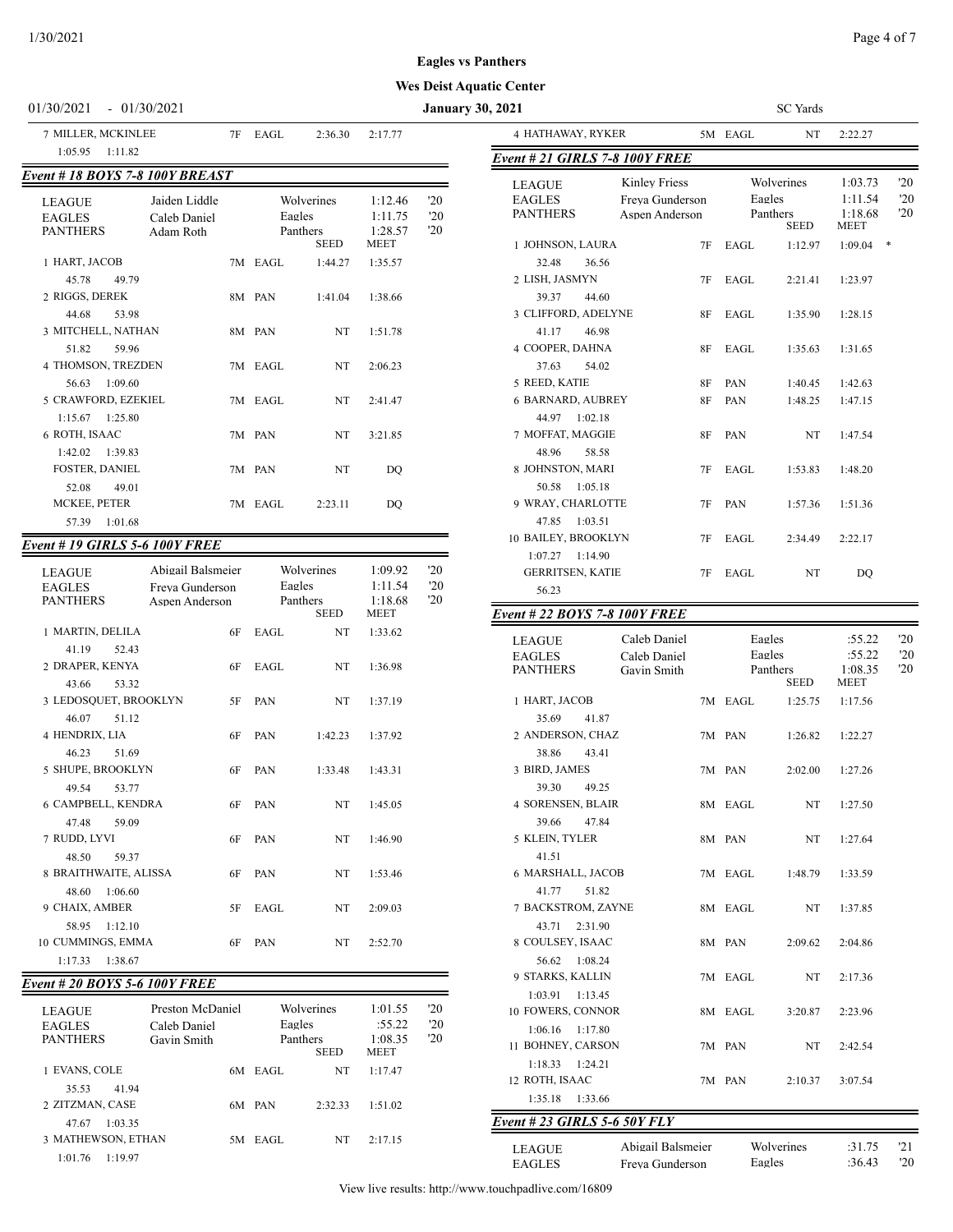#### $1/30/2021$  Page 5 of 7

#### **Wes Deist Aquat**

#### 01/30/2021 - 01/30/2021 **January 30,**

| Event # 23 GIRLS 5-6 50Y FLY                      |                                                       |        |                                       |                                           |                   |
|---------------------------------------------------|-------------------------------------------------------|--------|---------------------------------------|-------------------------------------------|-------------------|
| <b>LEAGUE</b><br><b>EAGLES</b><br><b>PANTHERS</b> | Abigail Balsmeier<br>Freva Gunderson<br>Jaci Hegstead | Eagles | Wolverines<br>Panthers<br><b>SEED</b> | :31.75<br>:36.43<br>:41.17<br><b>MEET</b> | 121<br>'20<br>'21 |
| 1 MARTIN, DELILA                                  | 6F                                                    | EAGL   | NT                                    | 54.08                                     |                   |
| 58.80<br>2 WARNKE, GRACIE                         | 6F                                                    | EAGL   | 1:09.26                               | 54.28                                     |                   |
| 55.18<br>WILLCOX, MADELYN<br>1:01.52              | 6F                                                    | EAGL   | 1:12.33                               | DO                                        |                   |
|                                                   |                                                       |        |                                       |                                           |                   |

### *Event # 24 BOYS 5-6 50Y FLY*

| <b>LEAGUE</b><br><b>EAGLES</b><br><b>PANTHERS</b> | Rangi Grimes<br>Caleb Daniel<br>Brock Johnson |    | Wolverines<br>Eagles<br>Panthers | <b>SEED</b> | :33.29<br>:28.31<br>:34.35<br><b>MEET</b> | 121<br>'20<br>'20 |
|---------------------------------------------------|-----------------------------------------------|----|----------------------------------|-------------|-------------------------------------------|-------------------|
| 1 FOSTER, PRICE                                   |                                               |    | 5M PAN                           | NT          | 1:00.33                                   |                   |
| 1:00.33<br>2 MATHEWSON, ETHAN                     |                                               | 5M | EAGL                             | NT          | 1:17.85                                   |                   |
| 1:17.85<br>3 JOHNSON, LINCOLN                     |                                               |    | 5M EAGL                          | NT          | 1:20.46                                   |                   |
| 1:20.46                                           |                                               |    |                                  |             |                                           |                   |

# *Event # 25 GIRLS 7-8 50Y FLY*

| <b>LEAGUE</b><br><b>EAGLES</b><br><b>PANTHERS</b> | <b>Kinley Friess</b><br>Freva Gunderson<br>Jaci Hegstead |    | Wolverines<br>Eagles<br>Panthers<br><b>SEED</b> |         | :31.77<br>:36.43<br>:41.17<br><b>MEET</b> |   | '20<br>'20<br>'21 |
|---------------------------------------------------|----------------------------------------------------------|----|-------------------------------------------------|---------|-------------------------------------------|---|-------------------|
| 1 JOHNSON, LAURA                                  |                                                          | 7F | EAGL                                            | :41.26  | 40.75                                     | * |                   |
| 40.75<br>2 DIXON, CHARLY<br>45.77                 |                                                          | 8F | PAN                                             | :49.11  | 45.77                                     |   |                   |
| 3 WILLIAMS, JENNAMARIE                            |                                                          | 8F | PAN                                             | NT      | 46.02                                     |   |                   |
| 46.02                                             |                                                          |    |                                                 |         |                                           |   |                   |
| 4 LISH, JASMYN                                    |                                                          | 7F | EAGL                                            | :49.35  | 49.55                                     |   |                   |
| 49.55<br>5 HAGEN, KALINA<br>52.89                 |                                                          | 7F | PAN                                             | :53.81  | 52.89                                     |   |                   |
| 6 OWENS, SAMANTHA                                 |                                                          | 7F | PAN                                             | 1:06.77 | 55.00                                     |   |                   |
| 1:11.94                                           |                                                          |    |                                                 |         |                                           |   |                   |
| 7 LARSON, HOPE                                    |                                                          | 8F | EAGL                                            | 1:01.46 | 58.46                                     |   |                   |
| 58.46                                             |                                                          |    |                                                 |         |                                           |   |                   |
| 8 JONES, KAYLA                                    |                                                          | 7F | EAGL                                            | NT      | 1:06.68                                   |   |                   |
| 1:12.76                                           |                                                          |    |                                                 |         |                                           |   |                   |

# *Event # 26 BOYS 7-8 50Y FLY*

| <b>LEAGUE</b><br><b>EAGLES</b><br><b>PANTHERS</b> | Caleb Daniel<br>Caleb Daniel<br>Brock Johnson |    | Eagles<br>Eagles<br>Panthers | <b>SEED</b> | :28.31<br>:28.23<br>:34.35<br><b>MEET</b> | $20^{\circ}$<br>'20<br>'20 |
|---------------------------------------------------|-----------------------------------------------|----|------------------------------|-------------|-------------------------------------------|----------------------------|
| 1 COUCH, ELIAS                                    |                                               | 8M | EAGL                         | 1:07.13     | 38.67                                     |                            |
| 38.67                                             |                                               |    |                              |             |                                           |                            |
| 2 RIGGS, DEREK<br>45.09                           |                                               |    | 8M PAN                       | :43.82      | 45.09                                     |                            |
| 3 CRAMER, EDDIE                                   |                                               |    | 7M EAGL                      | :50.42      | 45.25                                     |                            |
| 45.25                                             |                                               |    |                              |             |                                           |                            |
| <b>4 ANDERSON, CHAZ</b><br>50.49                  |                                               |    | 7M PAN                       | :52.37      | 50.49                                     |                            |
| 5 CLARK, RILEY                                    |                                               |    | 7M PAN                       | :55.70      | 50.61                                     |                            |
| 50.61                                             |                                               |    |                              |             |                                           |                            |

| nthers                         |                   |    |         |                  |                 |              |
|--------------------------------|-------------------|----|---------|------------------|-----------------|--------------|
| ic Center                      |                   |    |         |                  |                 |              |
| 2021                           |                   |    |         | <b>SC</b> Yards  |                 |              |
| <b>6 MCKEE, PETER</b>          |                   |    | 7M EAGL | :52.59           | 54.19           |              |
| 54.19                          |                   |    |         |                  |                 |              |
| 7 MITCHELL, NATHAN             |                   | 8M | PAN     | NT               | 54.66           |              |
| 8 BACKSTROM, ZAYNE             |                   |    | 8M EAGL | NT               | 1:02.87         |              |
| 1:02.87                        |                   |    |         |                  |                 |              |
| Event # 27 GIRLS 5-6 100Y BACK |                   |    |         |                  |                 |              |
| <b>LEAGUE</b>                  | Abigail Balsmeier |    |         | Wolverines       | 1:14.35         | 21           |
| <b>EAGLES</b>                  | Laura Johnson     |    | Eagles  |                  | 1:20.55         | '21          |
| <b>PANTHERS</b>                | Jenna Williams    |    |         | Panthers<br>SEED | 1:27.65<br>MEET | 21           |
| 1 DRAPER, KENYA                |                   | 6F | EAGL    | 1:45.97          | 1:40.26         |              |
| 48.22<br>52.04                 |                   |    |         |                  |                 |              |
| 2 CAMPBELL, KENDRA             |                   | 6F | PAN     | NT               | 2:02.62         |              |
| 58.73<br>1:12.61               |                   |    |         |                  |                 |              |
| 3 PORTER, BROOKLYN             |                   | 6F | PAN     | 2:12.61          | 2:05.18         |              |
| 59.47<br>1:05.71               |                   |    |         |                  |                 |              |
| 4 WORRELL, KAYLEE              |                   | 5F | EAGL    | NT               | 2:11.17         |              |
| 1:02.59<br>1:12.09             |                   |    |         |                  |                 |              |
| 5 SORENSON, KIRSTEN            |                   | 6F | PAN     | NT               | 2:16.40         |              |
| 1:01.88<br>1:14.52             |                   |    |         |                  |                 |              |
| <b>6 SHANKS, KORTNEE</b>       |                   | 5F | EAGL    | NT               | 2:21.13         |              |
| 1:08.10<br>1:13.03             |                   |    |         |                  |                 |              |
| 7 HARDY, PRESLEY               |                   | 6F | PAN     | NT               | 2:27.27         |              |
| 1:12.98<br>1:17.86             |                   |    |         |                  |                 |              |
| 8 CHAIX, AMBER                 |                   | 5F | EAGL    | NT               | 2:28.03         |              |
| 1:10.45<br>1:38.78             |                   |    |         |                  |                 |              |
| 9 BROWN, CLAIRA                |                   | 6F | PAN     | NT               | 2:33.43         |              |
| 1:10.67<br>1:22.76             |                   |    |         |                  |                 |              |
| 10 CUMMINGS, EMMA              |                   | 6F | PAN     | NT               | 2:40.13         |              |
| 1:17.69<br>1:22.44             |                   |    |         |                  |                 |              |
| Event # 28 BOYS 5-6 100Y BACK  |                   |    |         |                  |                 |              |
| LEAGUE                         | Evan Tabereaux    |    |         | Wolverines       | 1:15.23         | $20^{\circ}$ |
| <b>EAGLES</b>                  | Caleb Daniel      |    | Eagles  |                  | 1:00.85         | 20           |
| <b>PANTHERS</b>                | Bridger Hommer    |    |         | <b>Donthere</b>  | 1.26.80         | $20 -$       |

| EAGLES<br><b>PANTHERS</b>      | Caleb Daniel<br>Bridger Hammer |         | Eagles<br>Panthers<br><b>SEED</b> | 1:00.85<br>1:26.80<br>MEET | '20<br>'20   |
|--------------------------------|--------------------------------|---------|-----------------------------------|----------------------------|--------------|
| 1 EVANS, COLE                  |                                | 6M EAGL | NT                                | 1:25.10                    | *            |
| 41.36<br>43.74                 |                                |         |                                   |                            |              |
| 2 JOHNSON, WYATT               |                                | 6M EAGL | 1:48.71                           | 2:02.24                    |              |
| 1:07.59<br>54.65               |                                |         |                                   |                            |              |
| 3 REINKE, BEN                  |                                | 6M EAGL | 2:22.40                           | 2:16.76                    |              |
| 1:07.57<br>1:09.19             |                                |         |                                   |                            |              |
| <b>4 CRAWFORD, ASHER</b>       |                                | 6M EAGL | NT                                | 2:18.23                    |              |
| 1:13.88<br>1:07.04             |                                |         |                                   |                            |              |
| 5 REED, ETHAN                  |                                | 6M PAN  | 2:59.41                           | 2:28.54                    |              |
| $1:15.96$ $1:42.14$            |                                |         |                                   |                            |              |
| 6 KEGEL, CY                    |                                | 5M PAN  | 3:10.13                           | 2:50.16                    |              |
| 1:20.63<br>1:36.41             |                                |         |                                   |                            |              |
| MITCHELL, ZACH                 |                                | 6M PAN  | NT                                | DO                         |              |
| 56.53<br>1:04.04               |                                |         |                                   |                            |              |
| Event # 29 GIRLS 7-8 100Y BACK |                                |         |                                   |                            |              |
| <b>LEAGUE</b>                  | Katelyn Traynor                |         | Wolverines                        | 1:16.70                    | $20^{\circ}$ |
|                                |                                |         |                                   |                            |              |

#### EAGLES Laura Johnson Eagles 1:20.55 <sup>21</sup><br>PANTHERS Jenna Williams Panthers 1:27.65 <sup>21</sup> Panthers Panthers SEED **MEET** 1 TUCKER, HAYDEE 8F EAGL 1:34.00 1:25.80 \* 43.74 42.06 2 WILLIAMS, JENNAMARIE 8F PAN 1:27.65 1:30.71 41.99 48.72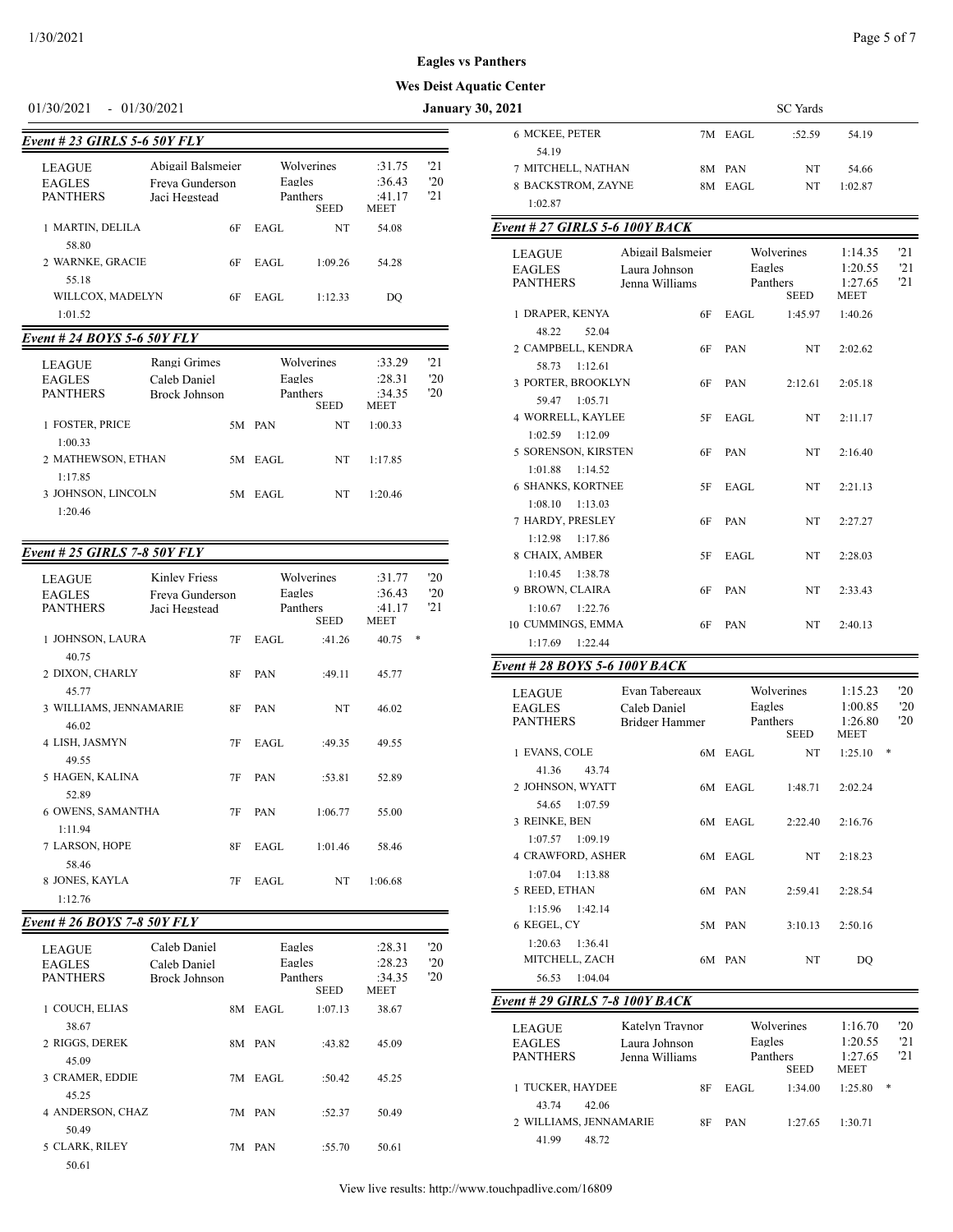#### **Eagles vs Panthers**

# **Wes Deist Aquatic Center**

|           |      |         |         | <b>January 30, 2021</b>        | <b>SC</b> Yards                                                                                                                                                                                                                                                                       |
|-----------|------|---------|---------|--------------------------------|---------------------------------------------------------------------------------------------------------------------------------------------------------------------------------------------------------------------------------------------------------------------------------------|
| 8F        | PAN  | 1:38.16 | 1:37.22 | 5 SHANKS, KYLEE<br>5F          | EAGL<br>NT                                                                                                                                                                                                                                                                            |
|           |      |         |         | 1:14.94                        |                                                                                                                                                                                                                                                                                       |
| 7F        | EAGL | 1:49.43 | 1:38.48 | 6 FENNELL, KAYLEE<br>6F        | NT<br>PAN                                                                                                                                                                                                                                                                             |
|           |      |         |         | 1:31.86                        |                                                                                                                                                                                                                                                                                       |
| 7F        | PAN  | NT      | 1:51.52 | YOUNG, ALLYSSA<br>6F           | NT<br>PAN                                                                                                                                                                                                                                                                             |
|           |      |         |         | 1:33.42                        |                                                                                                                                                                                                                                                                                       |
| 7F        | EAGL | NT      | 1:52.70 | Event # 32 BOYS 5-6 50Y BREAST |                                                                                                                                                                                                                                                                                       |
|           |      |         |         |                                |                                                                                                                                                                                                                                                                                       |
| 7F        | EAGL | 2:15.51 | 1:54.12 |                                | Wolverines                                                                                                                                                                                                                                                                            |
|           |      |         |         |                                | Eagles                                                                                                                                                                                                                                                                                |
| 7F        | EAGL | NT      | 1:59.17 |                                | Panthers<br><b>SEED</b>                                                                                                                                                                                                                                                               |
|           |      |         |         |                                | 5M PAN<br>:49.96                                                                                                                                                                                                                                                                      |
| 7F        | PAN  | NT      | 2:12.42 |                                |                                                                                                                                                                                                                                                                                       |
|           |      |         |         |                                | 6M PAN<br>NT                                                                                                                                                                                                                                                                          |
| 7F        | EAGL | 2:33.57 | 2:15.20 |                                |                                                                                                                                                                                                                                                                                       |
|           |      |         |         |                                | 5M EAGL<br>1:11.94                                                                                                                                                                                                                                                                    |
| 8F        | PAN  | NT      | 2:21.24 |                                |                                                                                                                                                                                                                                                                                       |
|           |      |         |         |                                | NT                                                                                                                                                                                                                                                                                    |
| <b>8F</b> | PAN  | NT      | 2:26.60 |                                |                                                                                                                                                                                                                                                                                       |
|           |      |         |         |                                | 6M EAGL<br>NT                                                                                                                                                                                                                                                                         |
| 7F        | EAGL | 1:56.28 | DQ      |                                |                                                                                                                                                                                                                                                                                       |
|           |      |         |         |                                | 5M EAGL<br>NT                                                                                                                                                                                                                                                                         |
|           |      |         |         |                                | Preston McDaniel<br><b>LEAGUE</b><br><b>EAGLES</b><br>Caleb Daniel<br><b>PANTHERS</b><br>Adam Roth<br>1 FOSTER, PRICE<br>54.11<br>2 MITCHELL, ZACH<br>1:05.14<br>3 JOHNSON, LINCOLN<br>1:05.21<br>4 ZITZMAN, CASE<br>6M PAN<br>1:22.08<br>5 BACZUK, BEN<br>1:18.45<br>HATHAWAY, RYKER |

# *Event # 30 BOYS 7-8 100Y BACK*

| <b>LEAGUE</b><br><b>EAGLES</b><br><b>PANTHERS</b> | Caleb Daniel<br>Caleb Daniel<br><b>Bridger Hammer</b> |         | Eagles<br>Eagles<br>Panthers<br><b>SEED</b> | 1:00.85<br>1:00.85<br>1:26.80<br><b>MEET</b> | '20<br>'20<br>'20 |
|---------------------------------------------------|-------------------------------------------------------|---------|---------------------------------------------|----------------------------------------------|-------------------|
| 1 HAMMER, BRIDGER                                 |                                                       | 8M PAN  | 1:26.80                                     | 1:20.79                                      | *                 |
| 39.03<br>41.76                                    |                                                       |         |                                             |                                              |                   |
| 2 BROWN, TYSON                                    |                                                       | 7M PAN  | 1:29.41                                     | 1:35.03                                      |                   |
| 45.34<br>49.69                                    |                                                       |         |                                             |                                              |                   |
| 3 BIRD, JAMES                                     |                                                       | 7M PAN  | 2:46.61                                     | 1:37.29                                      |                   |
| 1:01.57<br>47.26                                  |                                                       |         |                                             |                                              |                   |
| 4 PRIGGE, HUDSON                                  |                                                       | 8M EAGL | 1:55.89                                     | 1:52.94                                      |                   |
| 49.97 1:04.54                                     |                                                       |         |                                             |                                              |                   |
| 5 MARSHALL, JACOB                                 |                                                       | 7M EAGL | 1:59.02                                     | 1:54.19                                      |                   |
| 54.54<br>59.65                                    |                                                       |         |                                             |                                              |                   |
| 6 HAYES, WADE                                     |                                                       | 7M PAN  | NT                                          | 1:54.25                                      |                   |
| 1:30.25<br>52.05<br>7 THOMSON, TREZDEN            |                                                       | 7M EAGL |                                             |                                              |                   |
| 1:02.19<br>55.93                                  |                                                       |         | NT                                          | 1:58.12                                      |                   |
| 8 CRAWFORD, EZEKIEL                               |                                                       | 7M EAGL | 2:31.19                                     | 2:19.84                                      |                   |
| $1:06.39$ $1:13.45$                               |                                                       |         |                                             |                                              |                   |
| 9 STARKS, KALLIN                                  |                                                       | 7M EAGL | NT.                                         | 2:50.15                                      |                   |
| 1:18.76 1:38.56                                   |                                                       |         |                                             |                                              |                   |
| <b>SORENSEN, BLAIR</b>                            |                                                       | 8M EAGL | NT                                          | DO                                           |                   |
| 48.27<br>52.83                                    |                                                       |         |                                             |                                              |                   |

# *Event # 31 GIRLS 5-6 50Y BREAST*

| <b>LEAGUE</b><br><b>EAGLES</b><br><b>PANTHERS</b> | Abigail Balsmeier<br>Freva Gunderson<br>Aspen Anderson | Wolverines<br>Eagles<br>Panthers<br><b>SEED</b> |         | :38.69<br>:41.26<br>:44.36<br><b>MEET</b> | 121<br>'20<br>'20 |
|---------------------------------------------------|--------------------------------------------------------|-------------------------------------------------|---------|-------------------------------------------|-------------------|
| <b>WARNKE, GRACIE</b>                             | 6F                                                     | EAGL                                            | 1:19.10 | 58.78                                     |                   |
| 58.78                                             |                                                        |                                                 |         |                                           |                   |
| 2 SORENSON, KIRSTEN                               | 6F                                                     | <b>PAN</b>                                      | NT      | 59.30                                     |                   |
| 1:01.39                                           |                                                        |                                                 |         |                                           |                   |
| 3 WILLCOX, MADELYN                                | 6F                                                     | EAGL                                            | NT      | 59.71                                     |                   |
| 59.71                                             |                                                        |                                                 |         |                                           |                   |
| 4 THOMSON, DANICA                                 | 6F                                                     | EAGL                                            | NT      | 1:04.02                                   |                   |
| 1:13.98                                           |                                                        |                                                 |         |                                           |                   |

| ic Center                                  |                                                           |    |                  |                                |                                    |                                |                                           |                           |
|--------------------------------------------|-----------------------------------------------------------|----|------------------|--------------------------------|------------------------------------|--------------------------------|-------------------------------------------|---------------------------|
| 2021                                       |                                                           |    |                  | <b>SC</b> Yards                |                                    |                                |                                           |                           |
| 5 SHANKS, KYLEE                            |                                                           | 5F | EAGL             | NT                             | 1:14.94                            |                                |                                           |                           |
| 1:14.94<br>6 FENNELL, KAYLEE               |                                                           | 6F | PAN              | NT                             | 1:15.93                            |                                |                                           |                           |
| 1:31.86<br>YOUNG, ALLYSSA                  |                                                           | 6F | PAN              | NT                             | DQ                                 |                                |                                           |                           |
| 1:33.42                                    |                                                           |    |                  |                                |                                    |                                |                                           |                           |
| Event # 32 BOYS 5-6 50Y BREAST             |                                                           |    |                  |                                |                                    |                                |                                           |                           |
| LEAGUE<br><b>EAGLES</b><br><b>PANTHERS</b> | Caleb Daniel<br>Adam Roth                                 |    | Preston McDaniel |                                | Eagles                             | Wolverines<br>Panthers<br>SEED | :36.82<br>:33.04<br>:39.45<br><b>MEET</b> | 20<br>'20<br>$20^{\circ}$ |
| 1 FOSTER, PRICE<br>54.11                   |                                                           |    | 5M PAN           | :49.96                         | 54.11                              |                                |                                           |                           |
| 2 MITCHELL, ZACH<br>1:05.14                |                                                           |    | 6M PAN           | NT                             | 1:00.52                            |                                |                                           |                           |
| 3 JOHNSON, LINCOLN<br>1:05.21              |                                                           |    | 5M EAGL          | 1:11.94                        | 1:05.21                            |                                |                                           |                           |
| 4 ZITZMAN, CASE<br>1:22.08                 |                                                           |    | 6M PAN           | NT                             | 1:15.96                            |                                |                                           |                           |
| 5 BACZUK, BEN<br>1:18.45                   |                                                           | 6М | EAGL             | NT                             | 1:17.48                            |                                |                                           |                           |
| HATHAWAY, RYKER                            |                                                           |    | 5M EAGL          | NT                             | DQ                                 |                                |                                           |                           |
| 1:25.02<br>Event # 33 GIRLS 7-8 50Y BREAST |                                                           |    |                  |                                |                                    |                                |                                           |                           |
|                                            |                                                           |    |                  |                                |                                    |                                |                                           |                           |
| LEAGUE<br><b>EAGLES</b><br><b>PANTHERS</b> | <b>Kinley Friess</b><br>Freya Gunderson<br>Aspen Anderson |    | Eagles           | Wolverines<br>Panthers<br>SEED | :38.13<br>:41.26<br>:44.36<br>MEET | '20<br>'20<br>20               |                                           |                           |
| 1 DIXON, CHARLY                            |                                                           | 8F | PAN              | :48.73                         | 49.37                              |                                |                                           |                           |
| 51.84<br>2 GUNDERSON, HANNAH               |                                                           | 8F | PAN              | :53.19                         | 52.43                              |                                |                                           |                           |
| 52.43<br>3 SHICK, NOELLE                   |                                                           | 7F | EAGL             | 1:02.35                        | 53.06                              |                                |                                           |                           |
| 53.06<br>4 COOPER, DAHNA                   |                                                           | 8F | EAGL             | :54.29                         | 54.97                              |                                |                                           |                           |
| 54.97<br>5 MCATEE, SYDNEY                  |                                                           | 7F | PAN              | :53.48                         | 57.12                              |                                |                                           |                           |
| 1:03.14<br>6 OWENS, SAMANTHA               |                                                           | 7F | PAN              | 1:25.03                        | 1:02.33                            |                                |                                           |                           |
| 1:02.89<br>7 GERRITSEN, KATIE<br>1:23.47   |                                                           | 7F | EAGL             | NT                             | 1:23.47                            |                                |                                           |                           |
| 8 BAILEY, BROOKLYN<br>1:24.27              |                                                           | 7F | EAGL             | 1:40.98                        | 1:24.27                            |                                |                                           |                           |
| Event # 34 BOYS 7-8 50Y BREAST             |                                                           |    |                  |                                |                                    |                                |                                           |                           |
|                                            |                                                           |    |                  | <b>Spartans</b>                |                                    | 21                             |                                           |                           |
| LEAGUE<br>EAGLES<br>PANTHERS               | Jonah Burns<br>Caleb Daniel<br>Adam Roth                  |    | Eagles           | Panthers<br>SEED               | :32.75<br>:33.04<br>:39.45<br>MEET | $20^{\circ}$<br>$20^{\circ}$   |                                           |                           |
| 1 COUCH, ELIAS<br>42.68                    |                                                           |    | 8M EAGL          | :55.86                         | 42.68                              |                                |                                           |                           |
| 2 FOSTER, DANIEL<br>46.55                  |                                                           |    | 7M PAN           | :48.63                         | 46.55                              |                                |                                           |                           |
| 3 CLARK, RILEY<br>53.10                    |                                                           |    | 7M PAN           | 1:04.20                        | 53.10                              |                                |                                           |                           |
| 4 BACKSTROM, TAYTE<br>55.83                |                                                           |    | 8M EAGL          | NT                             | 55.83                              |                                |                                           |                           |
|                                            |                                                           |    |                  |                                |                                    |                                |                                           |                           |

5 KLEIN, TYLER 8M PAN NT 56.41

56.41